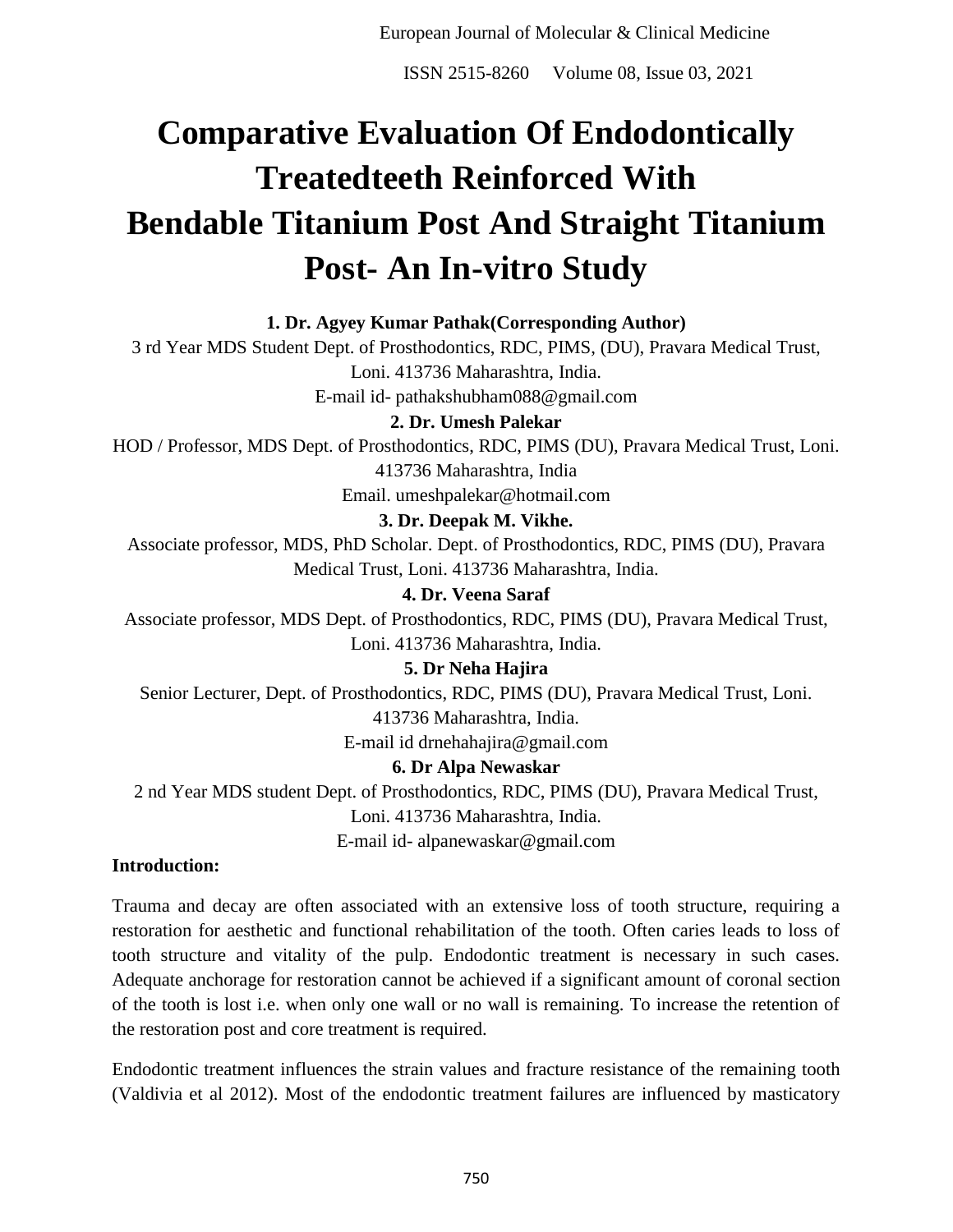ISSN 2515-8260 Volume 08, Issue 03, 2021

load. Teeth which are nearer to transverse horizontal axis are subjected to increased amount of load as compared to anterior teeth. The fracture resistance of the tooth is also directly proportional to remaining bulk of dentin. Post space preparation can increase the amount of dentin removed thus affecting the load bearing capacity of the tooth. To prevent the major tragedy of vertical root fracture (VRF) cases, researchers have been focusing on materials used for post fabrication, designs of the post, luting agents, and the ferrule effect.

Various types of post and core systems have been introduced in dentistry. Endodontic post and core may be cast using material such as gold and nickel-chromium (Ni-Cr), or they may be prefabricated, such as titanium, stainless steel posts and fiber posts. For many years, the custom made posts have been the choice of restoration for endodontically treated teeth. However custom-made posts are technique-sensitive, might cause metal allergy and have high higher modulus of elasticity than dentin, which increases the risk of catastrophic failure (Santos-Filho et al 2014; Schwartz et al 2004). As compared to other metallic materials titanium is highly biocompatible, least corrosive and has a modulus of elasticity closer to dentin which helps in even stress distribution. Use of a straight titanium posts requires excessive post space preparation in the curved canal (Baba and Goodacre 2019). This disadvantage of straight titanium post can be overcome by bendable titanium posts due to its flexible nature. Therefore, with introduction of titanium bendable posts it is important to address the question whether these posts provide the mechanical advantage or not. The purpose of this study was to compare fracture resistance between endodontically treated teeth (ETT), endodontically treated teeth reinforced with bendable titanium posts and straight titanium posts by applying vertical force.

#### **Aim:**

To evaluate and compare the fracture resistance of endodontically treated teeth reinforced with bendable titanium posts and endodontically treated teeth reinforced with straight titanium posts.

#### **Materials and methodology**

Freshly extracted human permanent mandibular molars with complete root formation were collected for the study from Department of Oral and Maxillofacial Surgery, Rural Dental College, Loni over a period of six months. Institutional ethical clearance was obtained from the Ethical Committee before the start of the study. Teeth which were fractured below cementenamel junction, root canal treated teeth, had immature apices or any signs of root resorption were excluded from the study. A total of sixty freshly extracted teeth with intact root apices were included for the study. They were cleaned for stains, tissue debris and/or calculus, and were stored in 0.2% thymol until further use. The selected sixty samples were divided into three groups using simple random lottery sampling method. Group 1 were endodontically treated teeth (control group) (n=20), group 2 were endodontically treated teeth reinforced with bendable titanium post (n=20) and group 3 were endodontically treated teeth reinforced with straight titanium post (n=20).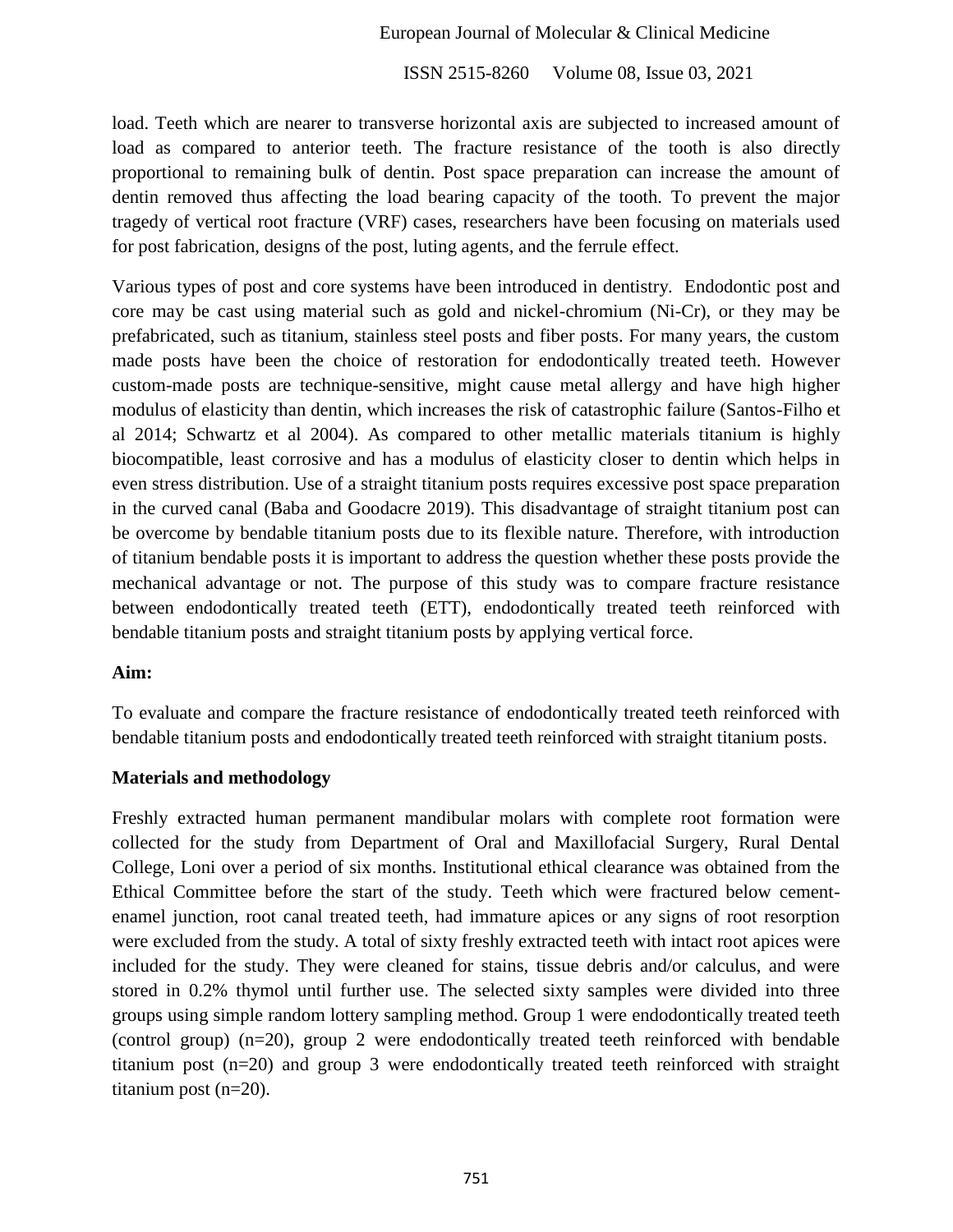ISSN 2515-8260 Volume 08, Issue 03, 2021

All the sixty samples were subjected to root canal treatment. The samples of the group 2 and 3 were sectioned using abrasive diamond discs under continuous irrigation with 0.9% normal saline, 2 mm horizontally, coronal to the cemento-enamel junction, measured buccally and lingually at the highest circumference. The access was performed using endo access kit, with high speed airotor handpiece (NSK, Japan). For working length determination, the actual root length was measured visually. A #10 k-file was placed into the most cervical edge of the apical foramen, and then were retracted back 0.5 mm. This length was kept as working length. After establishing glide path, the instrumentation of the canals was carried out using rotary files 4% till size 25 under copious irrigation with 2.5% sodium hypochlorite, 0.9% normal saline and 17% EDTA as chelating agent. Final irrigation was performed with 0.9% normal saline. The canals were then dried with paper points and obturation was done with 25 #4% gutta percha points and AH plus sealer with cold lateral compaction.

Post space of 7mm was prepared with the help of Gates Glidden drills size #0 to #4 (1.30 mm), under copious irrigation with 0.9% normal saline. After confirming removal of gutta percha from the walls of the canal, both the canal and the pulp cavity were irrigated with the help of sodium hypochlorite 2.5% and flushed with the help of normal saline 0.9% to remove the dentin sludge; the Filpost was tried and ensured that it was inserted to its length and was in continuity with the gutta percha. The excess was then cut off with wire cutter and removed using the Filock reamer which comes in the case, the walls of the root canal were grooved, giving it one or two turns as recommended by the manufacturer (Fig. 1). Pre-treatment of the tooth surface was done initially by 37% phosphoric acid for 15 seconds. It was then rinsed and blot dried to keep it moist. Tetric N-Bond Universal was the bonding agent used in this study. Dual cure resin (DMG Luxacore Z, Germany) was syringed into the canal and the treated post was inserted. The core build up was performed with the help of plastic core formers. It was then cured using an LED Curing gun. The core height was standardized at 4mm from the remaining coronal tooth surface.

For the bendable group, post was inserted and bent with the help of plier to obtain added mechanical retention, enclosing it in the cavity; the pre-treatment of the canal and core build up was same as described above. Radiographs were made post cementation (Fig. 2). Tooth preparation was done with the help of SO-20 and EX- 21 diamond points (Mani Inc. Japan). Full veneer metal crown was fabricated and cemented with glass-ionomer cement (GIC) Type 1.

The specimens were mounted in individual acrylic blocks of dimension 30mm X 20mm X 20mm till the cemento-enamel junction. After the samples were mounted on to the acrylic block, compressive load was applied using a 1 mm diameter ball tip at a speed of 1mm/min, in the region of the central fossa. The specimens were subjected to compressive load in a Universal Testing Machine, until the fracture occurred. The force was measured in Newton. Statistical analysis software namely SYSTAT version 12 (made by Crane's software, Bangalore) a licensed copy was used to analyse the data.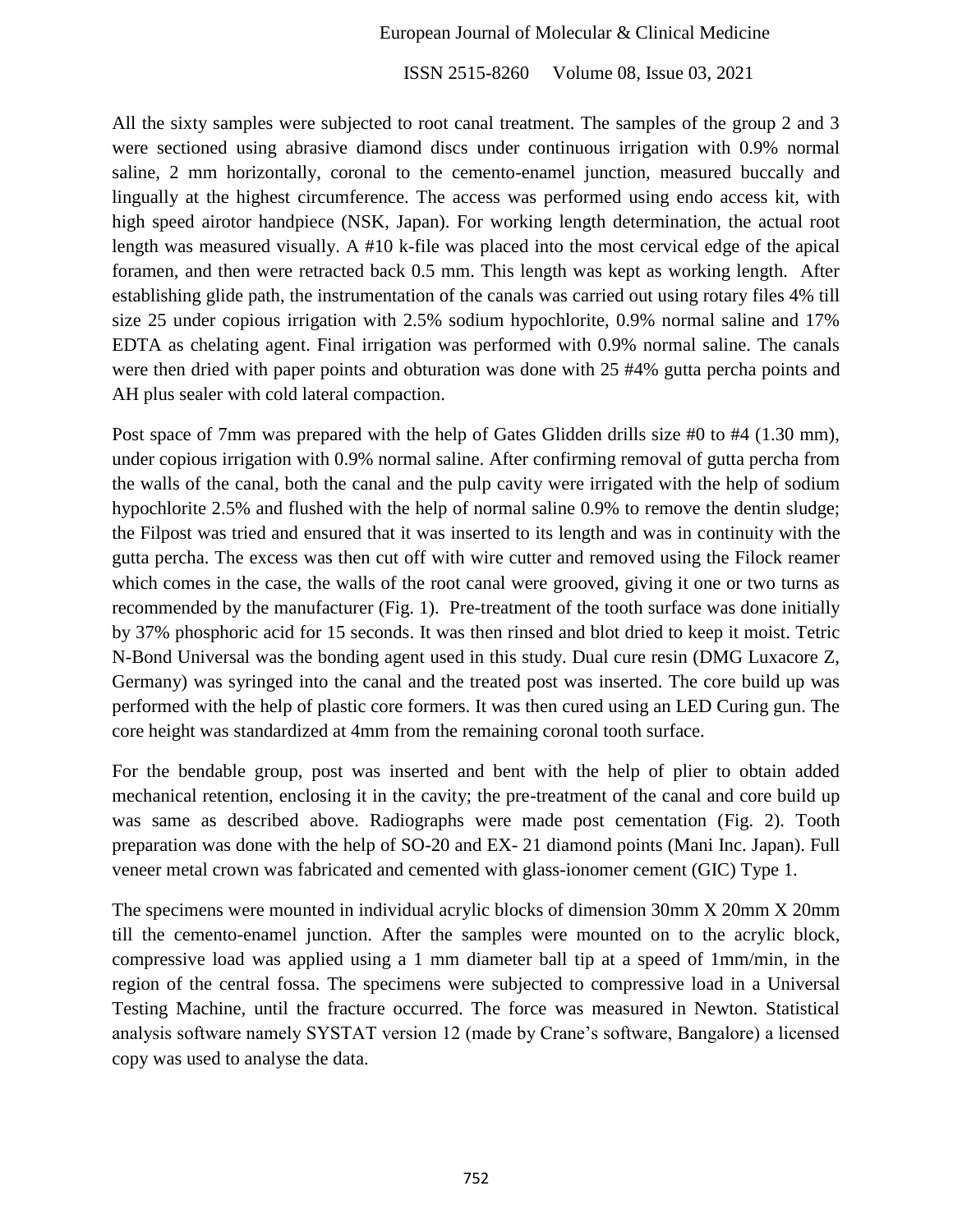ISSN 2515-8260 Volume 08, Issue 03, 2021

#### **Results:**

The endodontically treated teeth showed the highest mean value of fracture resistance at 11063.30N. The endodontically treated teeth reinforced with bendable titanium posts showed the least mean value of fracture resistance at 6611.50N. The endodontically treated teeth reinforced with straight titanium posts showed mean value superior to bendable posts but inferior to endodontically treated teeth without posts at 7211.00N (Graph no. 1). On applying one way ANOVA test a significant difference was seen between mean values of load (N) at which fracture occurred in group 1, group 2 and group 3 when compared (p=0.0013). Post hoc Tukey Kramer Multiple Comparison test gave a significant difference between group 1 and group 2 and in between group 1 and group 3. There was no significant difference seen between group 2 and group 3. By applying Student's Unpaired 't' test there was a significant difference between mean values of load at which fracture occurred (N) when group 1 was compared with group 2  $(p=0.0001)$  (Graph no. 2) and when group 1 was compared with group 3 (p=0.0130) (Graph no. 3); while Student's Unpaired 't' test showed no significant difference between mean values of load at which fracture occurred in  $(N)$  when group 2 was compared with group 3 (p=0.6144) (Graph no. 4).

#### **Discussion:**

One of the most frequent procedures of restorative dentistry is the restoration of mutilated and endodontically treated teeth. It is also difficult to repair these teeth since significant quantities of the coronal tooth structure is lost as a result of decay, prior restorative treatment, endodontic access and fractures. When a significant coronal section has been lost, resulting in the presence of one wall or no wall remaining, then adequate anchorage for the restoration cannot be achieved (Peroz et al 2005).

 With the aid of a post, anchorage can be gained in such conditions. The main objective of the post is to provide retention for the core and the coronal restoration (Peroz et al 2005 and Torbjorner et al 1995). Posts should not be positioned arbitrarily because post space preparation introduces a degree of risk to a restorative operation by disrupting the seal of the root canal filling, which can lead to micro-leakage. The risk of perforation or tooth fracture increases due to the removal of sound tooth structure (Cheung 2005).

 An ideal post should distribute the functional stresses along the root surface in such a manner that minimum stresses are developed and provide esthetic compatibility with the surrounding tissues. It should also be able to retrieve easily, have good retention and should be compatible with core material. The remaining amount of tooth structure determines the stability for the restoration (Torbjorner et al 1995). In addition, the tooth's prognosis is influenced by different factors such as occlusal contacts, its location in dental arch and ferrules (Valea and Pena 2017). 1.5 to 2 mm height of ferrule is the minimum requirement to obtain sufficient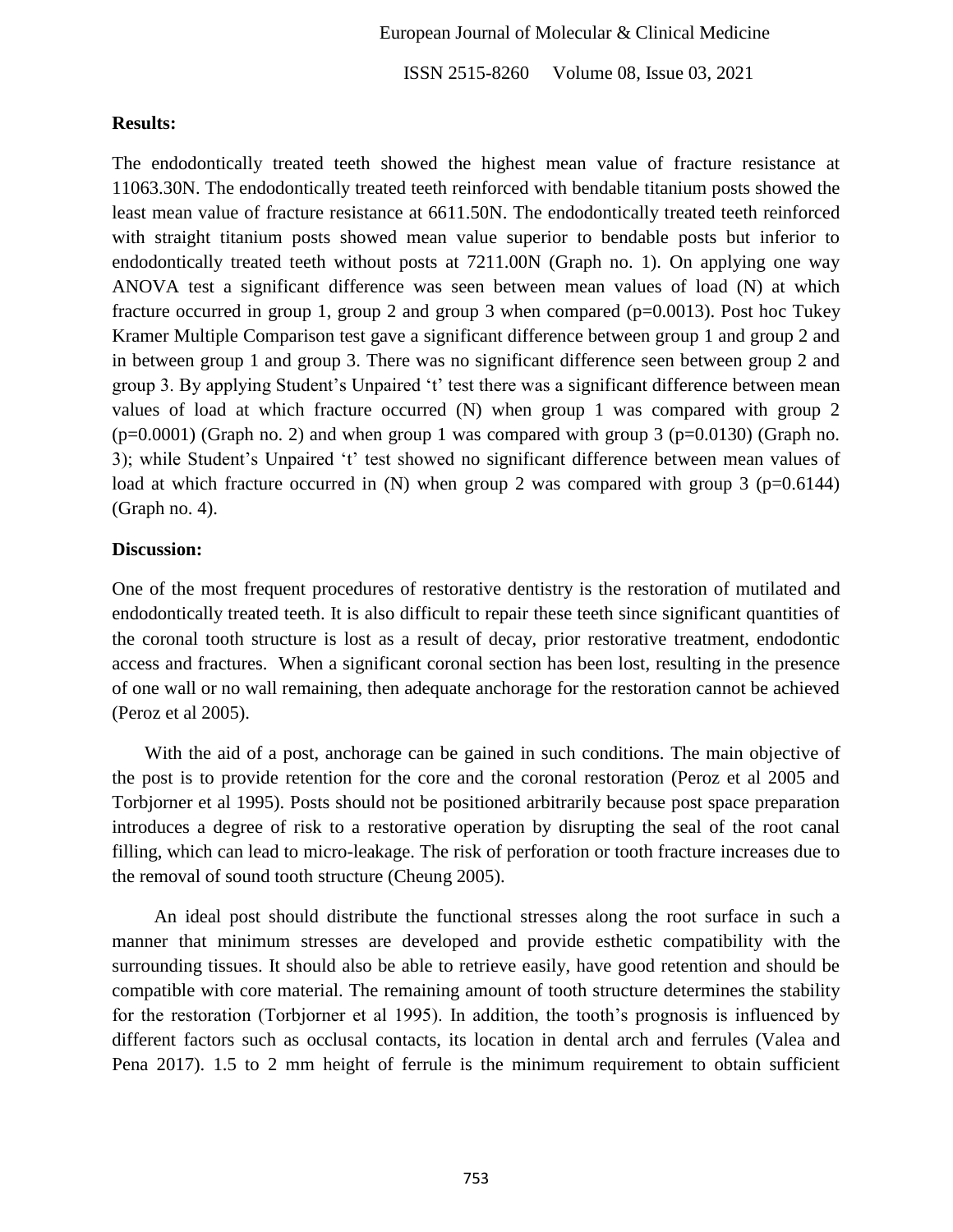ISSN 2515-8260 Volume 08, Issue 03, 2021

fracture resistance (Assif et al 1993). The ferrule with the help of core and dentin reduces the stress on the entire restoration.

On the use of cast posts researchers have found large difference between the Young's modulus of metal and that of dentin and concluded that it causes stress concentration around the end of the post instead of distributing it all over the surface of root, resulting in vertical root fracture and extraction (Martinez-Insua 1998 and Holmes, Diaz-Arnold and Leary 1996). There are several kinds of prefabricated posts (in terms of form, design, material) (Cheung 2005). Their use has become popular as the technique is simple and fast, requires only one session for reconstruction of the lost coronal part of the tooth and contamination of the root canal between making the impression and placing the cast post is avoided. Stainless steel has been used for a long time in prefabricated posts. But there are concerns of nickel sensitivity and corrosion. However, pure titanium, with respect to compressive and flexural strength, has slightly lower physical properties than alloys, but it is less corrosive and the most biocompatible material (Monaghan, Roh and Kim 1992). Within the prefabricated post classification, Filpost is a passive grooved post made of titanium. It has a conical shape and anatomical design. Unlike other current titanium posts, it is made from pure titanium (99.8%), the main advantage of which is that it is a flexible metal post and can be bent for various purposes, for instance, it can be included in preparation of the core when the axis of the crown of the tooth being restored needs to be altered in order to place two or more posts, when required. It is also possible to bend the coronal portion of the post to position it more strategically for core retention (Baba and Goodacre 2019). They can be placed in dilacerated canals since they can be contoured to follow the canal anatomy, thus bending internally, creating a mechanical lock for the resin core and increasing the retention surface; it can be bent up to 236 degrees without compromising the post's integrity. A further benefit of flexible posts is that dentine elimination is reduced by following the morphology of the channels in curved channels (Abou-Rass et al 1982).

In the present study, extracted mandibular first molars of humans were used as abutments, as the properties of the extracted teeth, such as modulus of elasticity, stiffness, tensile strength and bonding characteristics simulates the normal healthy living human teeth, with slight changes in chemical properties (Isidor, Brondum and Ravnholt 1999). There was large variation seen in the sample teeth as it was collected from population with variation in age, size, shape, quality, making it difficult to standardize. In order to solve this, an attempt was made to section the tooth horizontally at a distance of 2 mm from cement-enamel junction (CEJ) and to retain the post length of 7 mm as it cannot be extended further than 7 mm through the apical root canal to the base of the pulp chamber (Baba and Goodacre 2019). The main reason to look towards flexible or bendable posts is that these posts can adapt to the thin curved walls of mandibular molars, especially in the distal surface of the mesial root and the mesial surface of the distal root (Vertucci 2005).

Post space was standardized in all the samples, keeping it approximately to a length of 7mm, so that the distribution of the force will be evenly distributed. Studies have shown that, in order to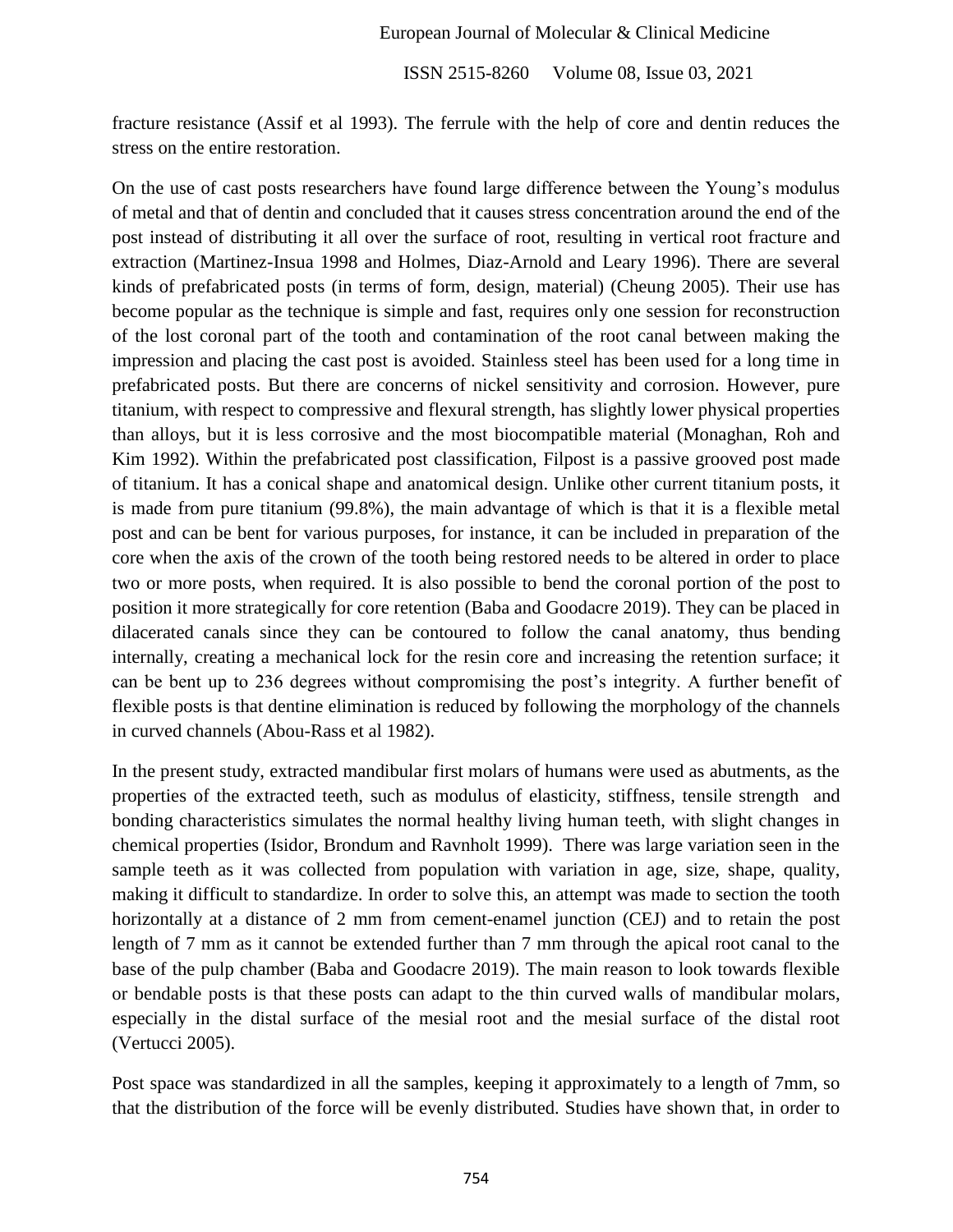ISSN 2515-8260 Volume 08, Issue 03, 2021

prevent disturbance of the apical seal and microleakage, a minimum of 5 mm of gutta percha must remain (Mattison and Von Fraunhofer 1983 and Mattison et al 1984). Post space preparation was done using a special Filock reamer which creates the grooves needed in the wall of the canal for perfect retention of the post in the root canal, which in turn helps relieve the hydrostatic pressure during cementation and prevents rotation following cementing. As a bonding agent containing low acid monomer amounts, Tetric N-Bond Universal has been used as a mild-etching adhesive as it effectively reduces the distance between the hydrophilic tooth substrate and the hydrophobic restorative resin (Jayasheel et al 2017).

Dual cure adhesive system was used as light curing proves to be ineffective in the deepest portion of apical region of endodontically treated teeth. While zinc phosphate cement has demonstrated push-out forces like other resin cements for titanium cementation (its elastic modulus was very close to the dentin and its dentin stress levels were weak), zinc phosphate cemented posts have not been able to cope with their relatively large elastic modulus, fragility and decreased ability of bonding to the dentin of root and post surfaces (Aksornmuang et al 2006; Aksornmuang et al 2007; Tay Fand 2007).

Two interfaces are seen when a post is luted to the core and surrounding dentin. The first interface is formed between the luting agent and dentin and the second interface is formed between the luting agent and core material. This type of restoration is termed as secondary monoblock restoration in endodontic literature review. According to manufacturers, LuxaCore dual (DMG) possesses strength, durability, and insulation properties similar to that of dentin. Aluminoborosilicate glass, smoked silica, and titanium oxide are the forms of fillers in LuxaCore, which may be the explanation for their high strength. Seung-Geun Ahn and John A. Sorensen found similar findings in a research review (Seung-Geun Ahn and Sorenson 2003).

In our study, we used the TUFC 1000 Universal Testing Machine to perform load testing. During specimen loading, it was determined that primary failure occurred due to a drop in the values in the curve (Amarnath et al 2015). This drop corresponded with a visible separation of the core or failure of the individual components of the restoration complex (Rosentritt et al 2000).

From the recorded values it is clear that, endodontically treated teeth reinforced by bendable titanium post had the least resistance to fracture, while endodontically treated teeth had the maximum values of fracture resistance. However, one advantage was been observed during the study that bendable posts favored the adaptation of core material around the post.

Fiber reinforced posts are usually the posts of choice when it comes to restoring endodontically treated teeth, as their elasticity is considered equivalent to that of dentin. But increased elasticity of the post leads to decreased fracture resistance of the entire restoration complex (Toksavul et al 2005). This was seen in our study as well, as shown by the recorded values of fracture resistance of titanium posts. The maximum value was seen in root canal treated teeth, as their dentin removal is less, and therefore, remaining tooth structure is more.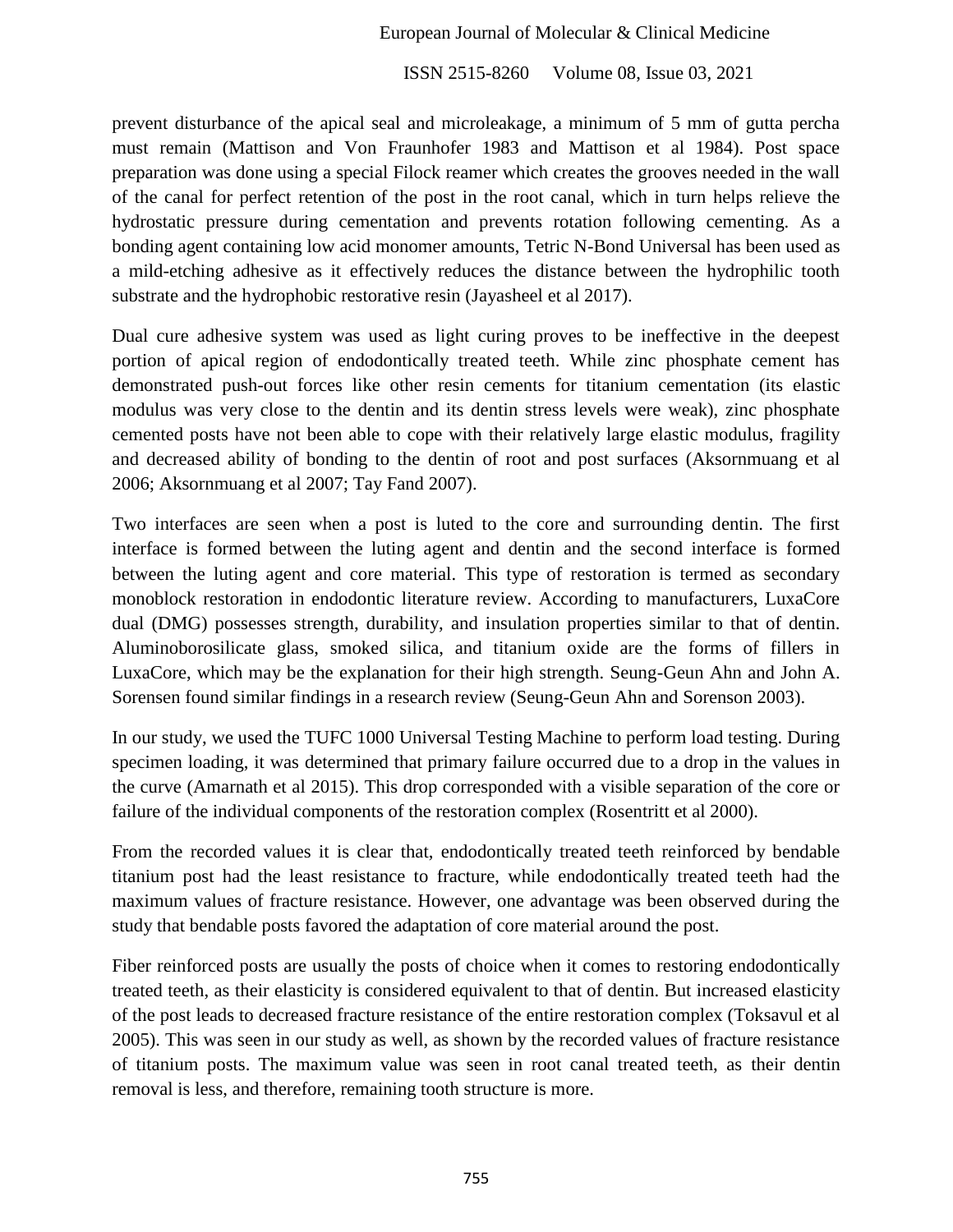ISSN 2515-8260 Volume 08, Issue 03, 2021

In the same study (Toksavul et al 2005), it was also clear that on examination of restoration complexes that involved placement of the prosthesis, debonding of the crown was most likely followed by composite core fracture. The load bearing capacity of the restoration complex decreases due to weakening; this in turn contributes to post fracture. Therefore gradual and continual load on the specimen of the crown results in debonding at core tooth structure junction leading to post fracture. Same results were observed in the study we conducted. The studies conducted in 1999 and 2003 (Mannocci, Ferrari and Watson 1999; Maccari, Conceicao and Nunes 2003). It was seen that zirconia post and core systems and titanium systems showed more catastrophic types of fractures than their fiber post counterparts. This is in contrast to our study since all of the fractures that occurred were above the cement-enamel junction (CEJ). Some of the reasons for that could be the preparation of the ferrule and placement of the crown. These are important factors that improve fracture resistance of a post and core complex.

The study we conducted is an in vitro type of study. The test standards and conditions are not ideal but it allows for standardization of all parameters. One of the main limitations is that oral environment is not simulated entirely and therefore more in vivo and clinical studies as well observational retrospective studies need to be conducted to reach conclusive results. Another important limitation of the study conducted is also that we need to standardize the curvature of the canal and pre-curving of the post. The relation between the two can also be explained by conducting an independent study.

## **Conclusion:**

Within the limitations of the study, it could be concluded that the value of fracture resistance was seen maximum in the endodontically treated teeth without posts while minimum value was seen in the group which was reinforced by bendable titanium post. No statistically significant difference was seen between group 2 and group 3. Bendable titanium post failed to provide any mechanical advantage over straight titanium post.

Further studies can be conducted to check the applicability of pre-curving the bendable post and placing it in curved canal and subjecting it to stress.

# **References:**

- 1. Abou-Rass M, Jaan M J, Jobe D, Tsutsui F. 1982 Preparation of space for posting : effect on thickness of canal walls and incidence of perforation in molars. J Am Dent Assoc, 104(6):834-7. DOI: 10.14219/jada.archive.1982.0305
- 2. Aksornmuang J, Nakajima M, Foxton R M, Tagami J. 2006 Effect of prolonged photoirradiation time of three self-etch systems on the bonding to root canal dentine. J Dent, 34(6):389–97. DOI: 10.1016/j.jdent.2005.09.001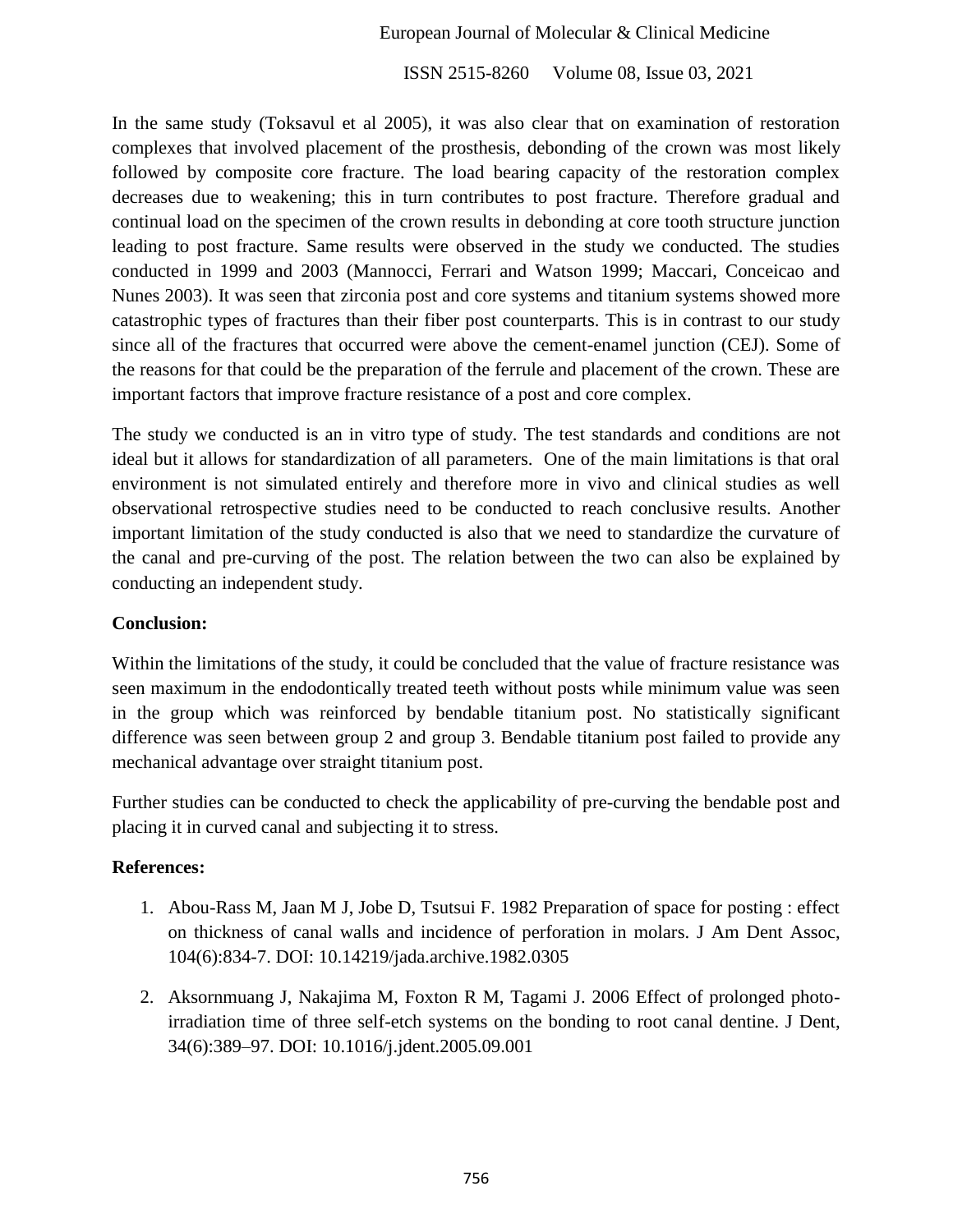ISSN 2515-8260 Volume 08, Issue 03, 2021

- 3. Aksornmuang J, Nakajima M, Foxton R M, Tagami J. 2007 Mechanical properties and bond strength of dual-cure resin composites to root canal dentin. Dent Mater, 23(2):226– 34. DOI: 10.1016/j.dental.2006.01.014
- 4. Amarnath G S, Swetha M U, Muddugangadhar B C, Sonika R, Garg A, Rao T R P. 2015 Effect of Post Material and Length on Fracture Resistance of Endodontically Treated Premolars: An In-Vitro Study. J Int Oral Health, 7(7):22–8. DOI: PMID: 26229366
- 5. Assif D, Bitenski A, Pilo R, Oren E. 1993 Effect of post design on resistance to fracture of endodontically treated teeth with complete crowns. J Prosthet Dent, 69(1):36-40.

DOI: 10.1016/0022-3913(93)90237-i.

6. Baba Z N, Goodacre C J. 2019. Contemporary restoration of endodontically treated teeth. Ingle's endodontics 7th ed. PMPH USA.

7. Cheung W. 2005 A review of the management of endodontically treated teeth. Post, core and the final restoration. J Am Dent Assoc,136(5):611–9. DOI: 10.14219/jada.archive.2005.0232.

8. Holmes D C, Diaz-Arnold A M, Leary J M. 1996 Influence of post dimension on tress distribution in dentin. J Prosthet Dent, 75(2):140–7. DOI: 10.1016/s0022-3913(96)90090-6.

9. Isidor F, Brondum K, Ravnholt G. 1999 The influence of post length and crown ferrule length on the resistance to cyclic loading of bovine teeth with prefabricated titanium posts. Int J Prosthodont, 12(1):78–82. DOI: PMID: 10196832

10. Jayasheel A, Niranjan N, Pamidi H, Suryakanth M B. 2017 Comparative evaluation of shear bond strength of universal dental adhesives -An in vitro study. J Clin Exp Dent, 9(7):892-6. DOI: 10.4317/jced.53816.

11. Maccari P C, Conceicao E N, Nunes M F. 2003 Fracture resistance of endodontically treated teeth restored with three different prefabricated esthetic posts. J Esthet Restor Dent, 15:25–30. DOI: 10.1111/j.1708-8240.2003.tb00279.x.

12. Mannocci F, Ferrari M, Watson T F. 1999 Intermittent loading of teeth restored using quartz fiber, carbon-quartz fiber, and zirconium dioxide ceramic root canal posts. J Adhes Dent, 1:153– 158. DOI: PMID: 11725680

13. Martinez-Insua A, da Silva L, Rilo B, Santana U. 1998 Comparison of the fracture resistances of pulpless teeth restored with a cast post and core or carbon-fiber post with a composite core. J Prosthet Dent, 80(5):527–32. DOI: 10.1016/s0022-3913(98)70027-7.

14. Mattison G D, Delivanis P D, Thacker R W , Hassell K J. 1984 Effect of post preparation on the apical seal. J Prosthet Dent, 51(6):785–9. DOI: 10.1016/0022-3913(84)90377-9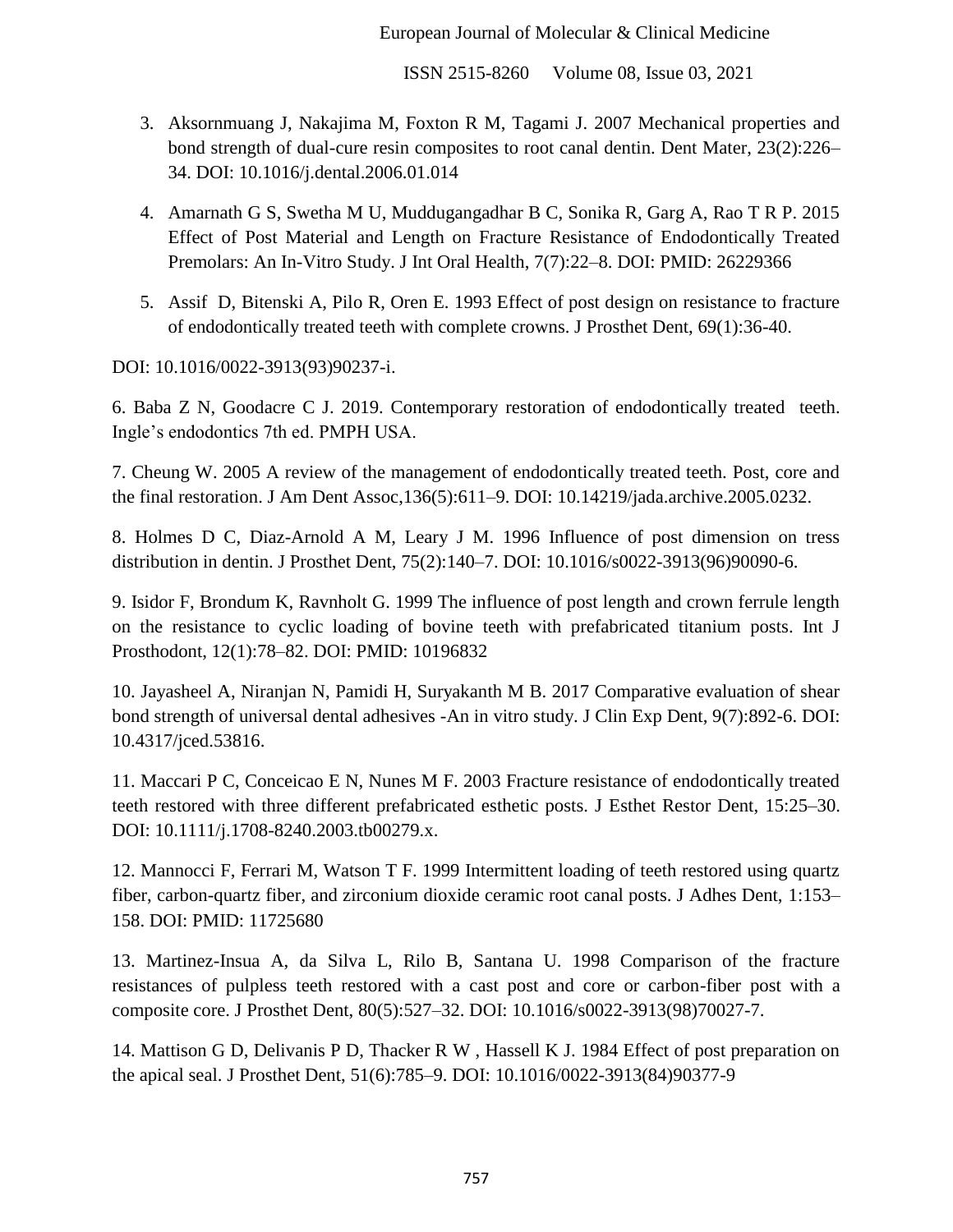ISSN 2515-8260 Volume 08, Issue 03, 2021

15. Mattison G D, Von Fraunhofer J A. 1983 Electrochemical microleakage study of endodontic sealer/cements. Oral Surg Oral Med Oral Pathol, 55(4):402–7. DOI: 10.1016/0030- 4220(83)90195-0.

16. Monaghan P, Roh L, Kim J. 1992 Corrosion behavior of selected implant alloys. J Dent Res, 71:253.

17. Peroz I, Blankenstein F, Lange K P, Naumann M. 2005 Restoring endodontically treated teeth with posts and cores—A review. Quintessence Int, 36:737–746. DOI: PMID: 16163877

18. Rosentritt M, Furer M C, Behr M, Lang R ,Handel G. 2000 Comparison of in vitro fracture strength of metallic and tooth-coloured posts and cores. Journal of Oral Rehabilitation, 27:595– 601. DOI: https://doi.org/10.1046/j.1365-2842.2000.00548.x.

19. Santos-Filho P C F, Veríssimo C, Soares P V, Saltarelo R C, Soares C J, Martins L R M. 2014 Influence of Ferrule, Post System, and Length on Biomechanical Behavior of Endodontically Treated Anterior Teeth. J Endod, 40(1):119-23. DOI: 10.1016/j.joen.2013.09.034.

20. Schwartz R, Robbins J. 2004 Restoration of Endodontically Treated Teeth: A Literature Review. J Endod, 30(5):289-301. DOI: 10.1097/00004770-200405000-00001.

21. Seung-Geun Ahn, John A, Sorensen. 2003 Comparison of mechanical properties of various post and core materials. J Korean Acad Prosthodont, 41(3):288-99.

22. Tay Fand. Pashley D. 2007 Monoblocks in Root Canals: A Hypothetical or a Tangible Goal . J Endod, 33(4): 391–398. DOI: 10.1016/j.joen.2006.10.009.

23. Toksavul M, Toman M, Uyulgan B, Schmage P, Nergiz I. 2005 Effect of luting agents and reconstruction techniques on the fracture resistance of pre-fabricated post systems. Journal of Oral Rehabilitation, 32:433–440. DOI: 10.1111/j.1365-2842.2005.01438.x.

24. Torbjorner A, Karlsson S, Dr O, Odman PA. 1995 Survival rate and failure characteristics for two post designs. J Prosthet Dent, 73(5):439-44. DOI: 10.1016/s0022-3913(05)80072-1.

25. Valdivia ADCM, Correia AD, Raposo LHA, Simamoto-Junior PC, Novais VR, Soares CJ. 2012 The effect of fiber post presence and restorative technique on the biomechanical behavior of endodontically treated maxillary incisors: An in vitro study. J Prosthet Dent,108(3):147-57. DOI: 10.1016/S0022-3913(12)60138-3.

26. Valea MC, Pena VA. 2017 Titanium posts and bonded amalgam core longevity A 22-year clinical survival retrospective study. J Am Dent Assoc, 148(2):75-80. DOI: 10.1016/j.adaj.2016.09.012.